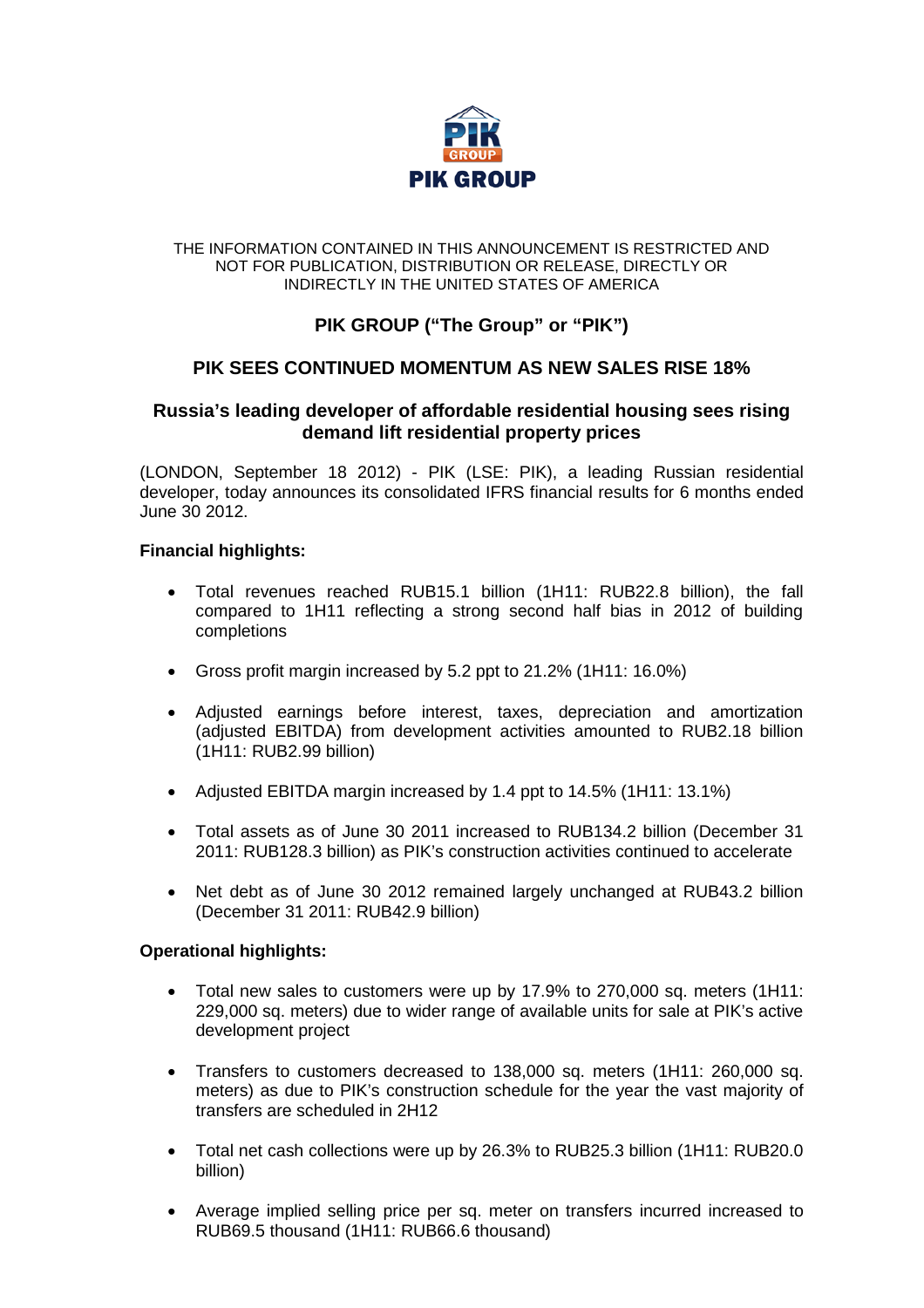### **Outlook**

• PIK reiterates its 2012 full-year guidance on new sales to customers within the range of 600,000-650,000 sq. meters with corresponding total cash collections within the range of RUB62-67 billion.

#### **Pavel Poselenov, President of PIK Group comments:**

*"The Moscow residential market is showing good stability, with rising demand for apartments and good availability of mortgage finance. PIK continued to accelerate its development activity during the period and I am pleased to report an 18% rise in new apartment sales in the first half. We have maintained good control over our costs and our margins are showing encouraging growth."*

| <b>Enquiries:</b><br>Investors<br><b>PIK Group</b><br><b>Viktor Szalkay</b> | Tel: +7 495 505 97 33 ext. 1358 / 1315 |
|-----------------------------------------------------------------------------|----------------------------------------|
| Media<br>Natalia Ivanova                                                    | Tel: +7 495 505 97 33 ext. 1010 /1014  |
| Citigate Dewe Rogerson<br>Tom Baldock<br>Priscilla Garcia                   | Tel: +44 20 7638 9571                  |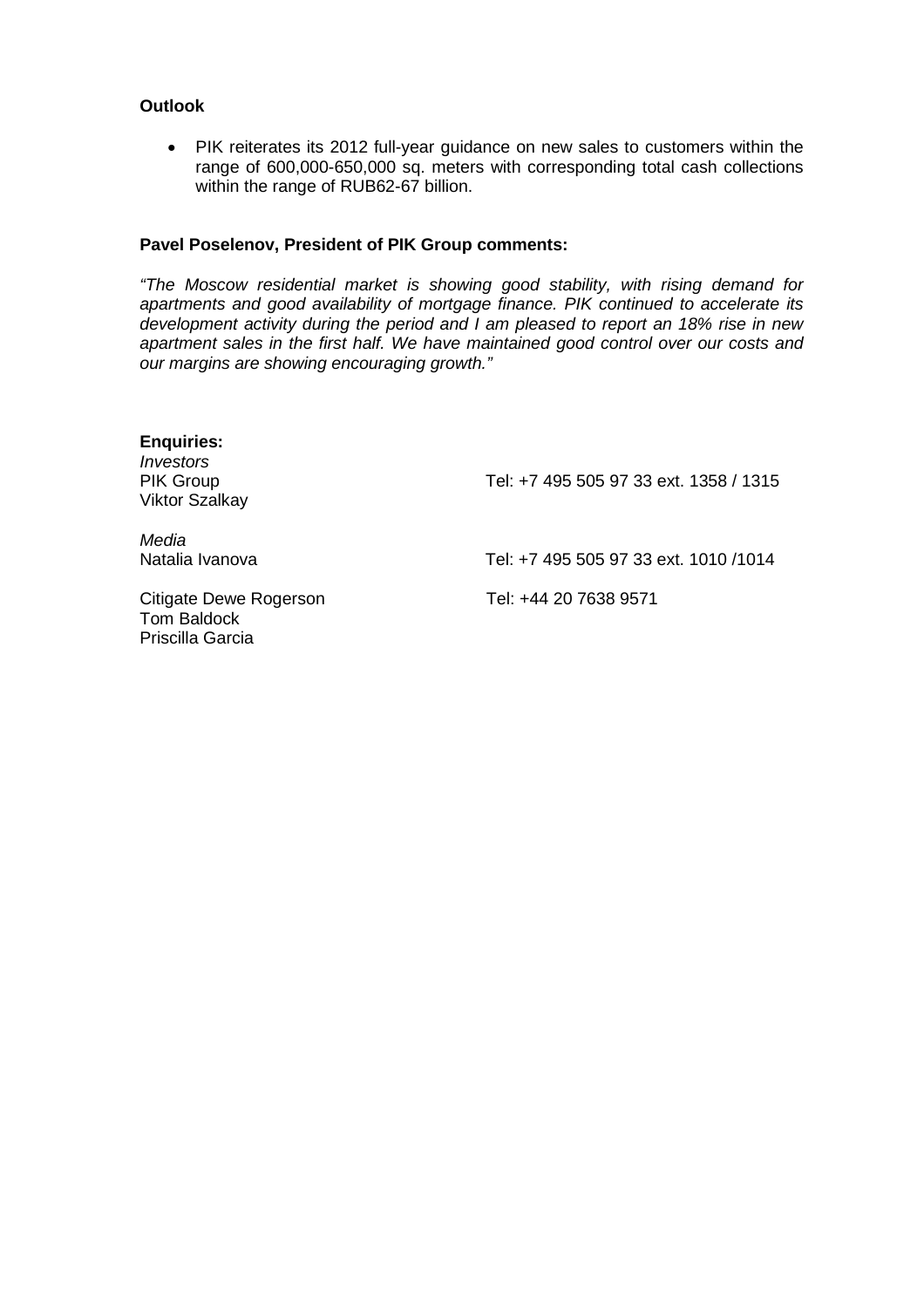## **Operational and financial review for the 6 months for ended 30 June 2012**

## *Operating overview*

During the first six months of 2012, PIK Group continued to accelerate its development pipeline and landbank conversion. Overall, 20 new buildings (1H11: 15) were launched on the market, of which 16 were in PIK's core market in the Moscow Metropolitan Area ('MMA').

This includes a number of new residential projects:

- 1) "Grand Kuskovo", a mid-sized mass market residential project (over 130,000 sq. meters of sellable area) located on 15.3 hectares of land in the eastern part of Moscow
- 2) "Mironovskiy", a mid-sized mass market project (around 50,000 sq. meters of sellable area) located on 2.6 hectares of land in the northern-eastern part of Moscow;
- 3) "Buninskiy", a large-sized mass market residential project (over 1 million sq. meters of sellable area), located on 127 hectares of land in the territory of Grand Moscow, where PIK has initiated the first phase of construction.
- 4) "Michurinsky", a mid-sized business class residential project, where PIK acts as a co-investor at the project level;
- 5) "Piccadilly", a mid-sized mass market project (around 150,000 sq. meters of sellable area) located in the city of Novorossiysk.

As well as launching new projects, PIK introduced a number of innovative solutions targeting new customers, which included:

- 1) Offering high quality European fit outs for apartments in Moscow and selectively in Moscow and other regions;
- 2) Introducing the new "Flagman" series of buildings at "Grand Kuskovo" in Moscow;
- 3) Reaching new customers by opening own sales offices in Murmansk and working in cooperation with local real estate brokers in Siberia (Surgut, Norilsk, Irkutsk, Archangelsk);
- 4) Providing a 'Built-in kitchen', option for new customers (the first have been made available at the "Novokurkino" project).
- 5) Modernizing existing "KOPE" series buildings with new elevators for disabled people and implementing energy-saving lighting systems for common areas;

Overall, during the first six months of the year, 270,000 sq. meters of apartment space were sold, up by 17.9% year on year. Approximately 28% of real estate sales were mortgage backed, with the remainder comprising cash transactions.

Meanwhile, transfers to customers were lower at 138,000 sq. meters, reflecting an exaggeration in 2012 of the seasonal nature of PIK's business due to the phasing this year of PIK's construction program. This will see an even greater proportion of transfers taking place in the second half of the year than in prior years.

#### *New sales and transfers to customers*

| '000 sam                                           | 2008 | 2009 | 2010 | 2011 | 1H11 | 2H12 | 1H12 |
|----------------------------------------------------|------|------|------|------|------|------|------|
| New sales contracts to customers <sup>(1)</sup>    | 520  | 123  | 392  | 510  | 229  | 281  | 270  |
| Transfers to customers <sup><math>(2)</math></sup> | 378  | 492  | 434  | 512  | 260  | 252  | 138  |

*Source: (1) Management accounts* 

 *(2) as per revenue recognition policy adopted under IFRS*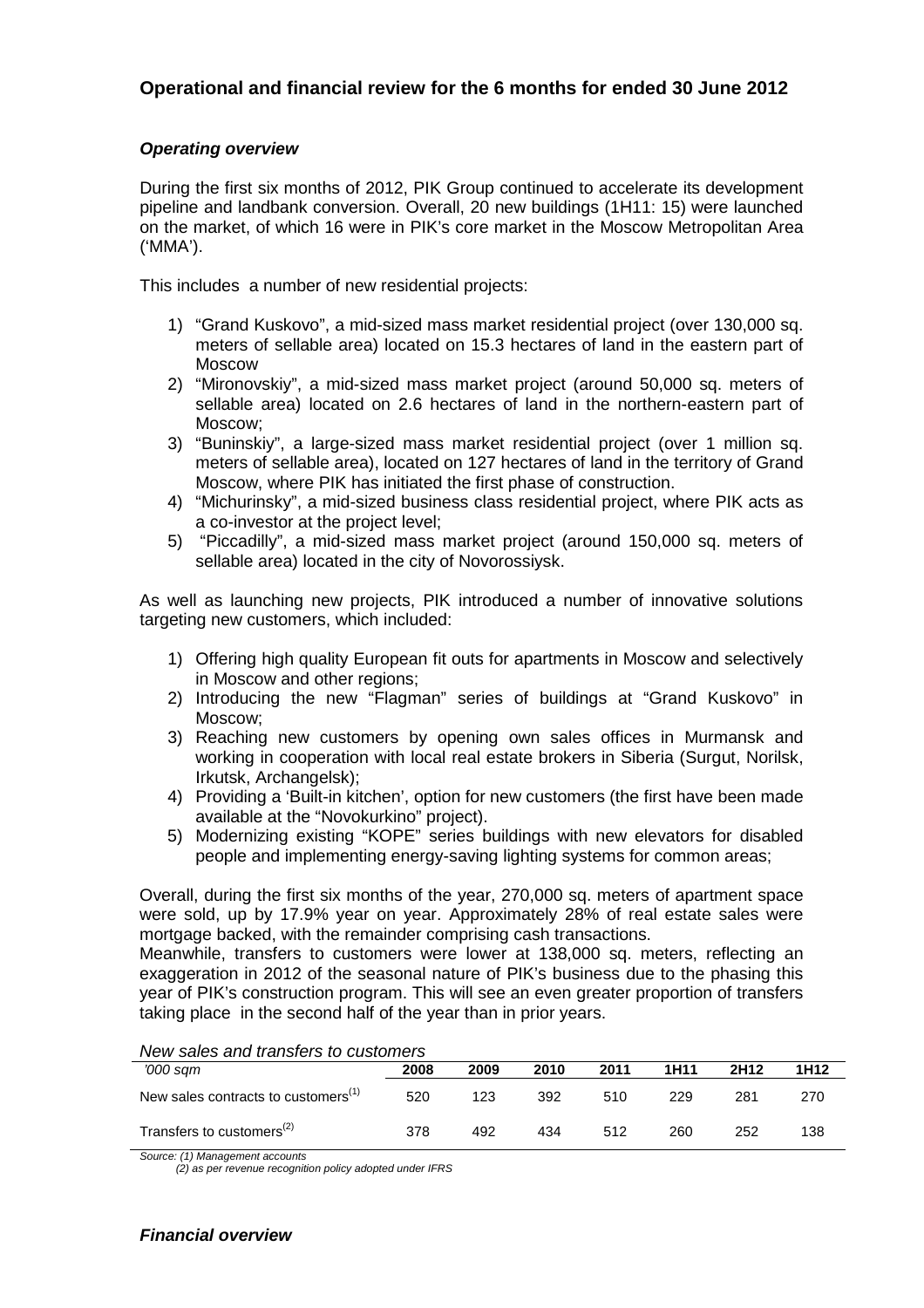Total revenues equaled to RUB15.0 billion (1H11: RUB22.8 billion) as sales of apartments reached RUB9.6 billion.

| <b>Total revenue</b>                             | 1H12 | 1H11 |
|--------------------------------------------------|------|------|
| Revenue from sale of apartment, RUB bn           | 9.6  | 17.3 |
| Other revenue from construction services, RUB bn | 5.4  | 5.5  |
| <b>Total revenue</b>                             | 15.0 | 22.8 |
| Source: IFRS                                     |      |      |

As described above, the dynamics of apartment sales is explained by 47% decrease in transfers to customers in the first half of 2012 to 138,000 sq. meters. In line with the Group's revenue recognition policy, sales on sq. meters sold are recognized only once the building is completed and the state acceptance act from the local authorities is granted. In line with PIK's current construction program for 2012, the majority of completions (i.e. transfers to customers) are expected to take place in the second halve of the year.

Reflecting the ongoing market and sales price growth, the implied average sales price, continued growing to RUB69.5 thousand per sq. meters.

| Implied average selling prices <sup>(1)</sup>   | 1H <sub>12</sub> | 1H11 |
|-------------------------------------------------|------------------|------|
| Revenue from sale of apartments, RUB bn         | 9.6              | 17.3 |
| Transfers to customers, 000' sqm.               | 138              | 260  |
| Implied average selling price, 000' RUB per sqm | 69.5             | 66.5 |

Gross profit equaled RUB3.2 billion (1H11: RUB3.6 billion), whilst gross profit margin grew by 5.2% year-on-year to 21.2% (1H11: 16.0%).

| Gross profit margin    | 1H <sub>12</sub> | 1H11  |
|------------------------|------------------|-------|
| Total revenue, RUB bn  | 15.0             | 22.8  |
| Gross profit, RUB bn   | 3.2              | 3.6   |
| Gross profit margin, % | 21.2%            | 16.0% |

Cost remained under close control with total general administrative, selling & distribution expenses in line with last year at RUB1.6 billion (1H11: RUB1.6 billion). As expenses are borne over the reporting period, the uneven recognition of sales revenue this year resulted in PIK's adjusted EBITDA margin for the period increased slightly compared to last year. Adjusted EBITDA amounted to RUB2.2 billion (1H11: RUB3.0 billion), despite margins hitting 14.5%, up by 1.4%, .while net income in H1 fell to RUB0.9 billion (1H11: RUB3.2 billion).

| <b>Adjusted EBITDA margin</b> | 1H <sub>12</sub> | 1H11  |
|-------------------------------|------------------|-------|
| Total revenue, RUB bn         | 15.0             | 22.8  |
| Adjusted EBITDA, RUB bn       | 22               | 3.0   |
| Adjusted EBITDA, %            | 14.5%            | 13.1% |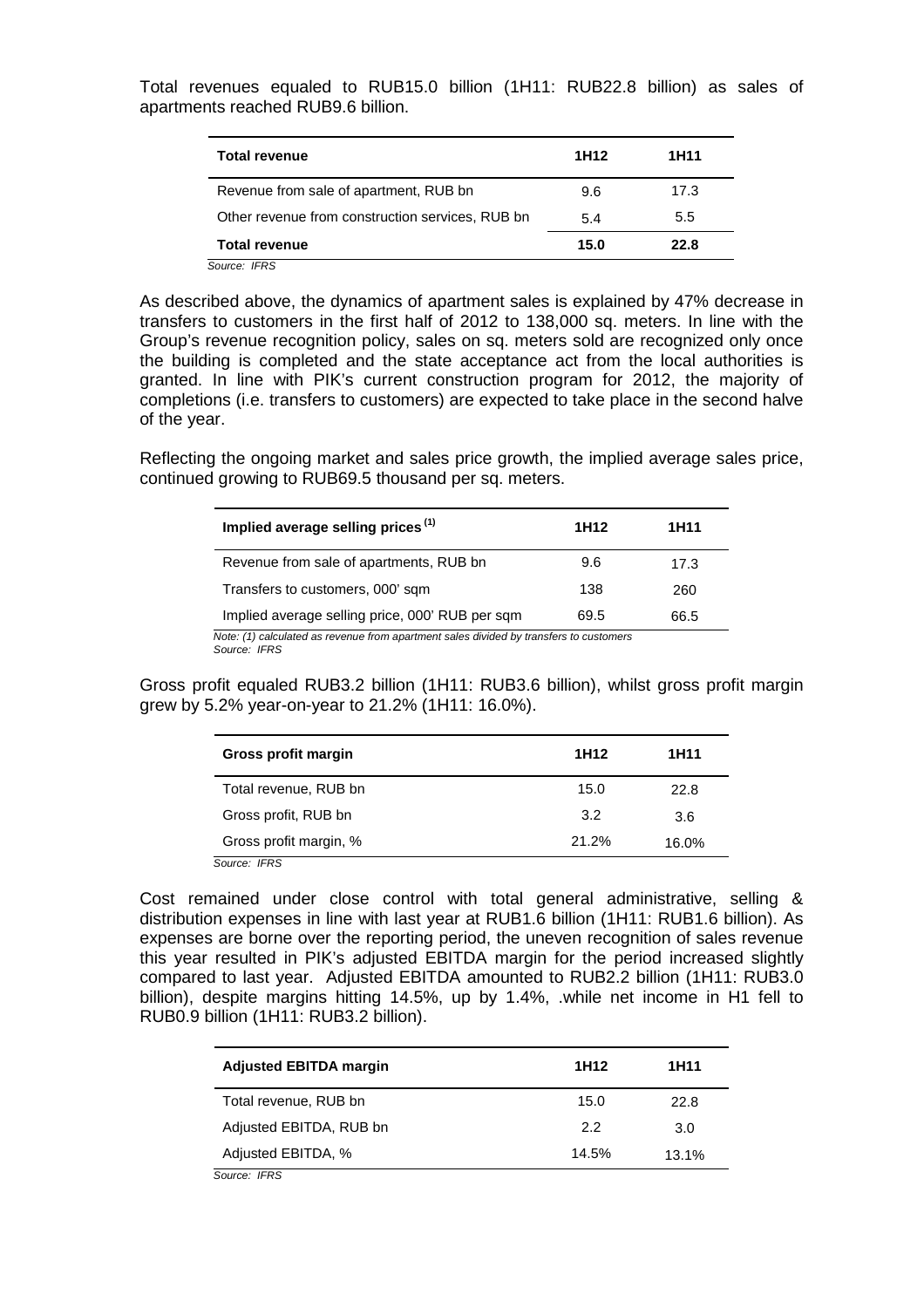Total assets grew to RUB134.2 billion (December 31 2011: RUB128.3 billion) as the Group's construction activities continued to accelerate and new construction works were initiated. Accelerating construction activities were funded purely thorough customer deposits, total debt remained flat at RUB43.2 billion.

### **Outlook**

The economic outlook remains stable and we are confident of continued progress in 2012. The second half of the year will see building revenues as new buildings are completed and the transfer of apartments to customers gathers pace. PIK is therefore pleased to reiterates its 2012 full-year guidance on new sales to customers within the range of 600,000-650,000 sq. meters with corresponding total cash collections within the range of RUB62-67 billion.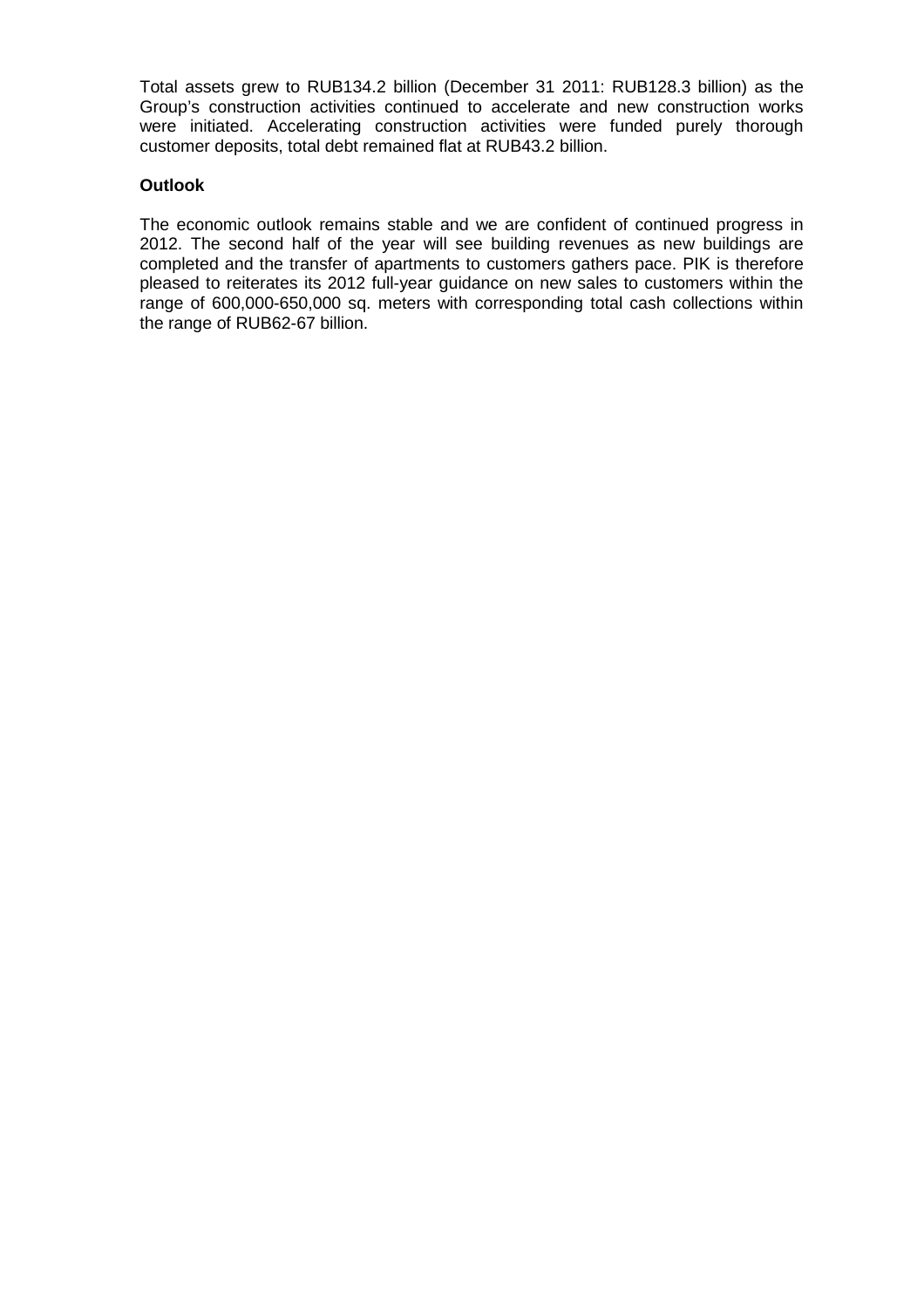#### *Appendix*

*Note: The calculation of following measures used in this announcement is set below. Our calculations of the below measures may be different from the calculation used by other companies and therefore comparability may be limited. The below measures are not measures of financial performance under IFRS.* 

*1). EBITDA represents net profit/loss for the period before income tax expenses, interest income, interest expense including penalties payable, depreciation and amortization.*

|                                              | 1H <sub>12</sub> | 1H <sub>11</sub> |
|----------------------------------------------|------------------|------------------|
|                                              | <b>MM RUB</b>    | <b>MM RUB</b>    |
| Net (loss) / profit for the period           | (962)            | 3,186            |
| Depreciation and amortisation                | 346              | 339              |
| Interest expense including penalties payable | 2,831            | 1,312            |
| Interest income                              | (43)             | (115)            |
| Income tax expense / (benefit)               | (331)            | 830              |
| <b>EBITDA</b>                                | 1.841            | 5,552            |

*2) Adjusted EBITDA from development activities represents EBITDA before impairment losses and reversal of impairment, impairment losses on financial assets, foreign exchange losses (gains), share of loss of equity accounted investees, net gain/loss on disposal of PP&E, gain/loss on disposal of subsidiaries and development rights, effect of termination of long-term land lease agreements, provision for doubtful accounts and accrued penalties and fees.*

|                                                         | 1H <sub>12</sub> | <b>1H11</b>   |
|---------------------------------------------------------|------------------|---------------|
|                                                         | <b>MM RUB</b>    | <b>MM RUB</b> |
| Net (loss) / profit for the year                        | (962)            | 3,186         |
| Depreciation and amortisation                           | 346              | 339           |
| Interest expense including penalties payable            | 2,831            | 1,312         |
| Interest income                                         | (43)             | (115)         |
| Income tax expense / (benefit)                          | (331)            | 830           |
| <b>EBITDA</b>                                           | 1,841            | 5,552         |
| Impairment (reversals) / losses                         | (24)             | (1,710)       |
| Impairment losses / (reversals) on financial assets     | 246              | (15)          |
| Forex loss / (gain)                                     | 44               | (894)         |
| (Gain) / loss on disposal of PP&E                       | 40               | 4             |
| (Gain) / loss from disposal of subsidiaries             | 22               |               |
| Change in non-controlling interest in limited liability |                  |               |
| companies                                               | 11               | 59            |
| <b>Adjusted EBITDA from development activities</b>      | 2,180            | 2,996         |

*3. Total assets calculated as sum of non-current and current assets.*

|                          | June 30<br>2012 | December 31<br>2011 |
|--------------------------|-----------------|---------------------|
|                          | <b>MM RUB</b>   | <b>MM RUB</b>       |
| Total non-current assets | 25.953          | 36,284              |
| Total current assets     | 108.242         | 92,003              |
| <b>Total assets</b>      | 134.195         | 128,287             |

*4. Total debt calculated as sum of non-current loans and borrowings, current loans and borrowings.*

|                                  | June 30       | December 31   |
|----------------------------------|---------------|---------------|
|                                  | 2012          | 2011          |
|                                  | <b>MM RUB</b> | <b>MM RUB</b> |
| Non-current loans and borrowings | 26.928        | 27.549        |
| Current loans and borrowings     | 20.414        | 19,522        |
| <b>Total debt</b>                | 47,342        | 47,071        |